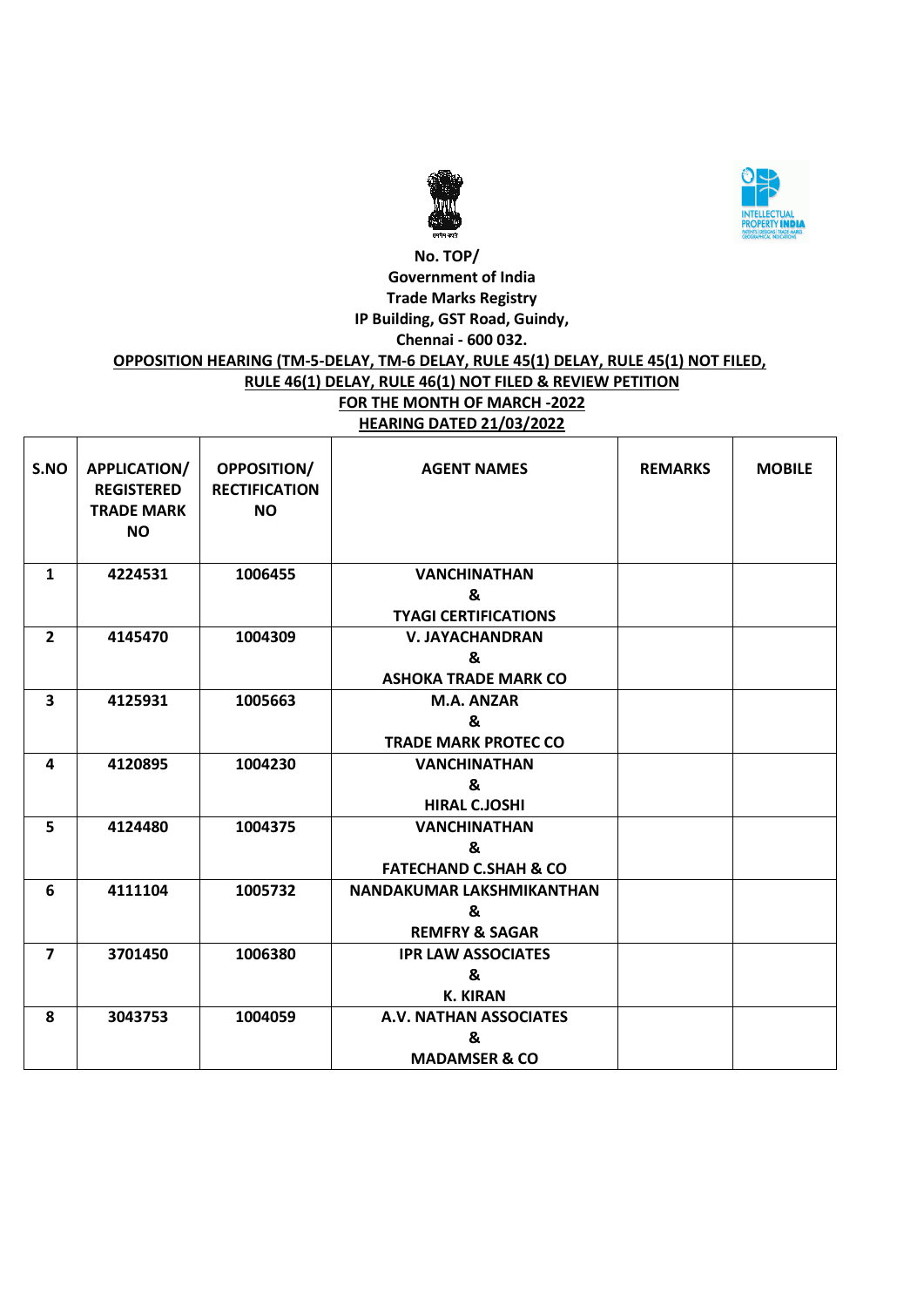



## **No. TOP/ Government of India Trade Marks Registry IP Building, GST Road, Guindy, Chennai - 600 032. OPPOSITION HEARING (TM-5-DELAY, TM-6 DELAY, RULE 45(1) DELAY, RULE 45(1) NOT FILED,**

#### **RULE 46(1) DELAY, RULE 46(1) NOT FILED & REVIEW PETITION FOR THE MONTH OF MARCH -2022 HEARING DATED 22/03/2022**

| S.NO                    | <b>APPLICATION/</b><br><b>REGISTERED</b><br><b>TRADE MARK</b><br><b>NO</b> | <b>OPPOSITION/</b><br><b>RECTIFICATION</b><br><b>NO</b> | <b>AGENT NAMES</b>                   | <b>REMARKS</b> | <b>MOBILE</b> |
|-------------------------|----------------------------------------------------------------------------|---------------------------------------------------------|--------------------------------------|----------------|---------------|
| $\mathbf{1}$            | 3408819                                                                    | 991318                                                  | <b>L.R.SWAMI CO</b>                  |                |               |
|                         |                                                                            |                                                         | &                                    |                |               |
|                         |                                                                            |                                                         | <b>EASY TRADE MARK SOLUTION</b>      |                |               |
| $\overline{2}$          | 3274283                                                                    | 990596                                                  | <b>LAW PROTECTORS</b>                |                |               |
|                         |                                                                            |                                                         | &                                    |                |               |
|                         |                                                                            |                                                         | <b>LE INTELLIGENSIA</b>              |                |               |
| $\overline{\mathbf{3}}$ | 3530611                                                                    | 991293                                                  | <b>INTEGRA MICRO SYSTEMS PVT LTD</b> |                |               |
|                         |                                                                            |                                                         | &                                    |                |               |
|                         |                                                                            |                                                         | <b>LEX FONS</b>                      |                |               |
| 4                       | 3487960                                                                    | 991459                                                  | <b>SELVAM &amp; SELVAM</b>           |                |               |
|                         |                                                                            |                                                         | &                                    |                |               |
|                         |                                                                            |                                                         | <b>R.K.DEWAN &amp; CO</b>            |                |               |
| 5                       | 4053764                                                                    | 997874                                                  | <b>VANCHINATHAN</b>                  |                |               |
|                         |                                                                            |                                                         | &                                    |                |               |
|                         |                                                                            |                                                         | <b>PRIYANK GUPTA</b>                 |                |               |
| 6                       | 4104029                                                                    | 998536                                                  | <b>PRADEESH P.L</b>                  |                |               |
|                         |                                                                            |                                                         | &                                    |                |               |
|                         |                                                                            |                                                         | <b>G.RAMJI ADVOCATE</b>              |                |               |
| $\overline{7}$          | 4104081                                                                    | 997629                                                  | <b>VANCHINATHAN</b>                  |                |               |
|                         |                                                                            |                                                         | &                                    |                |               |
|                         |                                                                            |                                                         | <b>HARSH MARWAHA</b>                 |                |               |
| 8                       | 4091270                                                                    | 998566                                                  | <b>VANCHINATHAN</b>                  |                |               |
|                         |                                                                            |                                                         | &                                    |                |               |
|                         |                                                                            |                                                         | <b>CHADHA AND CHADHA</b>             |                |               |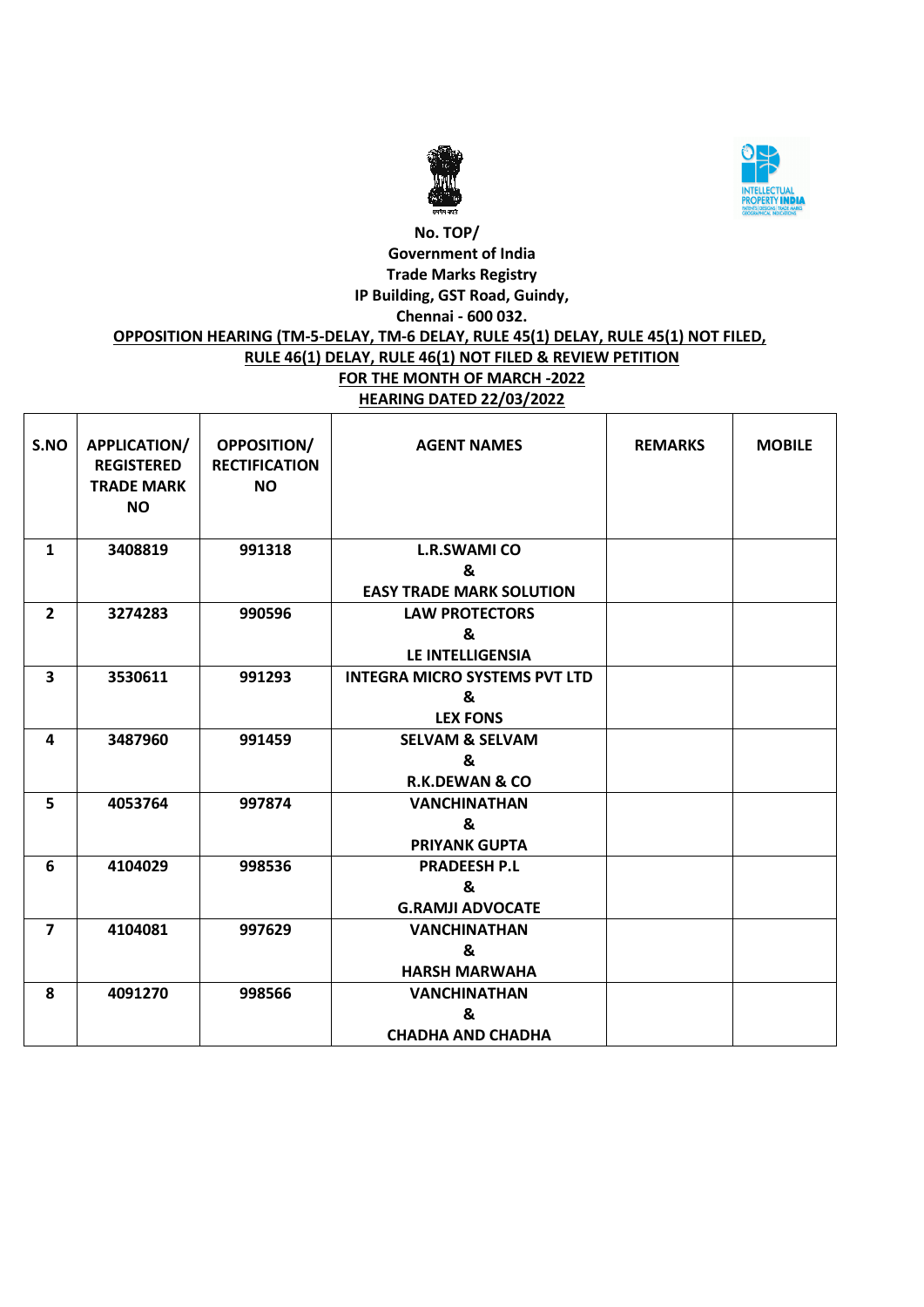| S.NO | <b>APPLICATION/</b><br><b>REGISTERED</b><br><b>TRADE MARK</b><br><b>NO</b> | <b>OPPOSITION</b><br><b>NO</b> | <b>AGENT NAMES</b>                                                     | <b>REMARKS</b> | <b>MOBILE</b> |
|------|----------------------------------------------------------------------------|--------------------------------|------------------------------------------------------------------------|----------------|---------------|
| 9    | 4073215                                                                    | 991134                         | <b>NADAR VENNILA</b><br>&<br><b>GOLDFINN TECHNOLOGIES</b>              |                |               |
| 10   | 4049924                                                                    | 991096                         | <b>GIMMI JOSEPH K.</b><br>&<br><b>SANJAY KUMAR GUPTA</b>               |                |               |
| 11   | 4052391                                                                    | 990967                         | <b>ASHOK KUMAR J.</b><br>DAGA, ADVOCATE<br>&<br><b>ANAND AND ANAND</b> |                |               |
| 12   | 3343969                                                                    | 990630                         | <b>LE INTELLIGENSIA</b><br>&<br><b>R.K.DEWAN &amp; CO</b>              |                |               |
| 13   | 3274283                                                                    | 990499                         | <b>LAW PROTECTORS</b><br>&<br><b>PRAKASH</b><br>JAYARIA, ADVOCATE      |                |               |
| 14   | 3408819                                                                    | 989202                         | <b>L.R.SWAMI CO</b><br>&<br><b>MEHRA TRADE MARK CO</b>                 |                |               |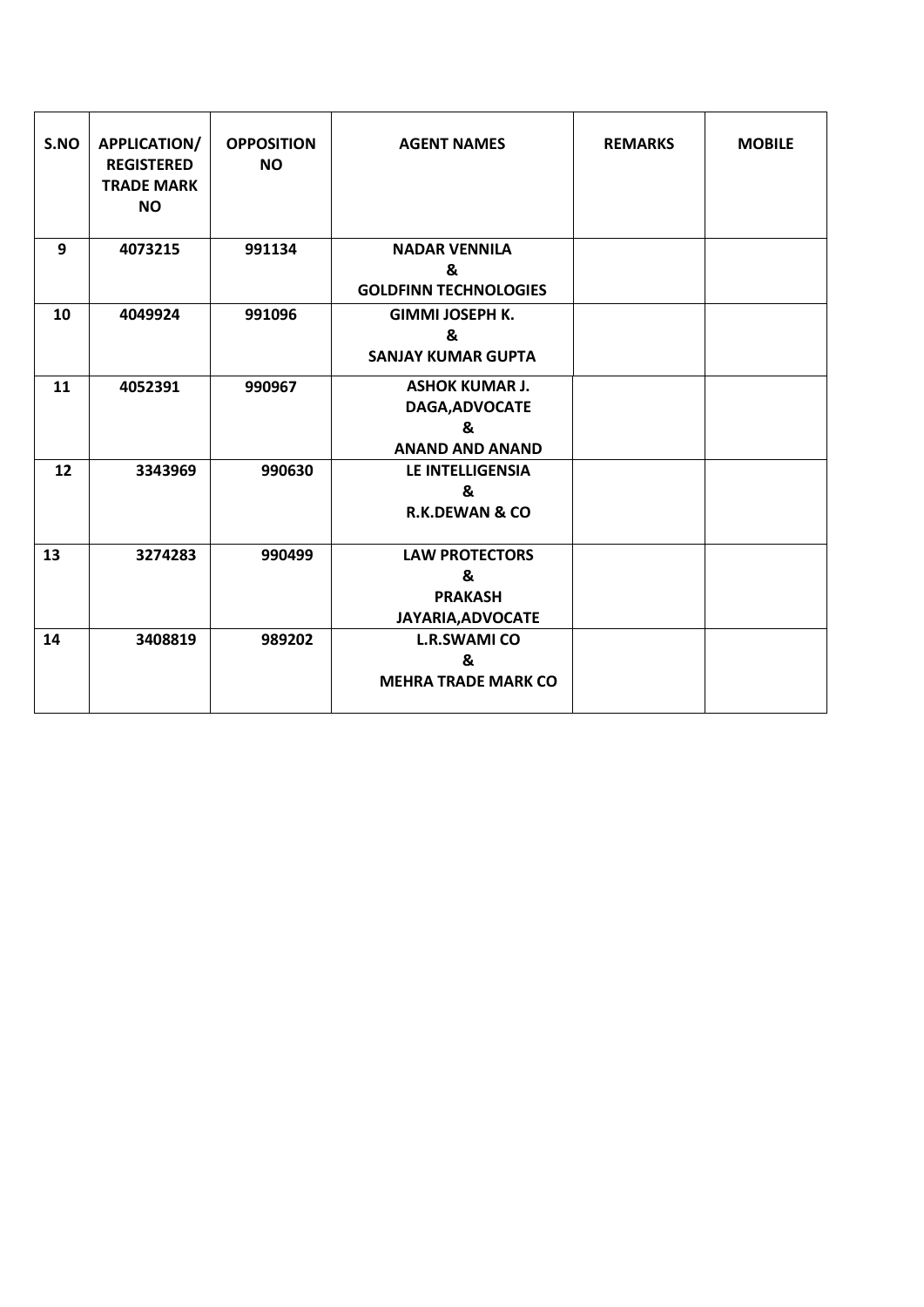



## **OPPOSITION HEARING (TM-5-DELAY, TM-6 DELAY, RULE 45(1) DELAY, RULE 45(1) NOT FILED,**

#### **RULE 46(1) DELAY, RULE 46(1) NOT FILED & REVIEW PETITION FOR THE MONTH OF MARCH -2022**

# **HEARING DATED 23/03/2022**

| S.NO                    | <b>APPLICATION/</b><br><b>REGISTERED</b><br><b>TRADE MARK</b><br><b>NO</b> | <b>OPPOSITION/</b><br><b>RECTIFICATION</b><br><b>NO</b> | <b>AGENT NAMES</b>                                                               | <b>REMARKS</b> | <b>MOBILE</b> |
|-------------------------|----------------------------------------------------------------------------|---------------------------------------------------------|----------------------------------------------------------------------------------|----------------|---------------|
| $\mathbf{1}$            | 4220055                                                                    | 1006503                                                 | <b>VANCHINATHAN</b><br>&<br><b>MAHTTA &amp; CO</b>                               |                |               |
| $\overline{2}$          | 3718783                                                                    | 992522                                                  | <b>ANUP JOACHIM T.ADVOCATE</b><br>&<br><b>TYAGI CERTIFICATIONS</b>               |                |               |
| $\overline{\mathbf{3}}$ | 4115394                                                                    | 996307                                                  | <b>TRAXION MOTORSPORTS PVT LTD</b><br>&<br><b>HIRAL C.JOSHI</b>                  |                |               |
| 4                       | 4071335                                                                    | 988567                                                  | <b>G.PARAMESH</b><br>&<br><b>SUN PHARMACEUTICAL INDUSTRIES</b><br><b>LIMITED</b> |                |               |
| 5                       | 2669512                                                                    | 945144                                                  | <b>R.K.DEWAN &amp; CO</b><br>&<br><b>K &amp; S PARTNERS</b>                      |                |               |
| 6                       | 3809337                                                                    | 1007110                                                 | <b>ADWITYA LEGAL LLP</b><br>&<br><b>N.MAHABIR</b>                                |                |               |
| $\overline{7}$          | 3618568                                                                    | 1007160                                                 | <b>PRADEEP KUMAR GAUR</b><br>&<br><b>BANSAL &amp; COMPANY</b>                    |                |               |
| 8                       | 4103176                                                                    | 1006713                                                 | <b>M.K.RAJEEV PRABHAKARAN</b><br>&<br><b>REMFRY &amp; SAGAR</b>                  |                |               |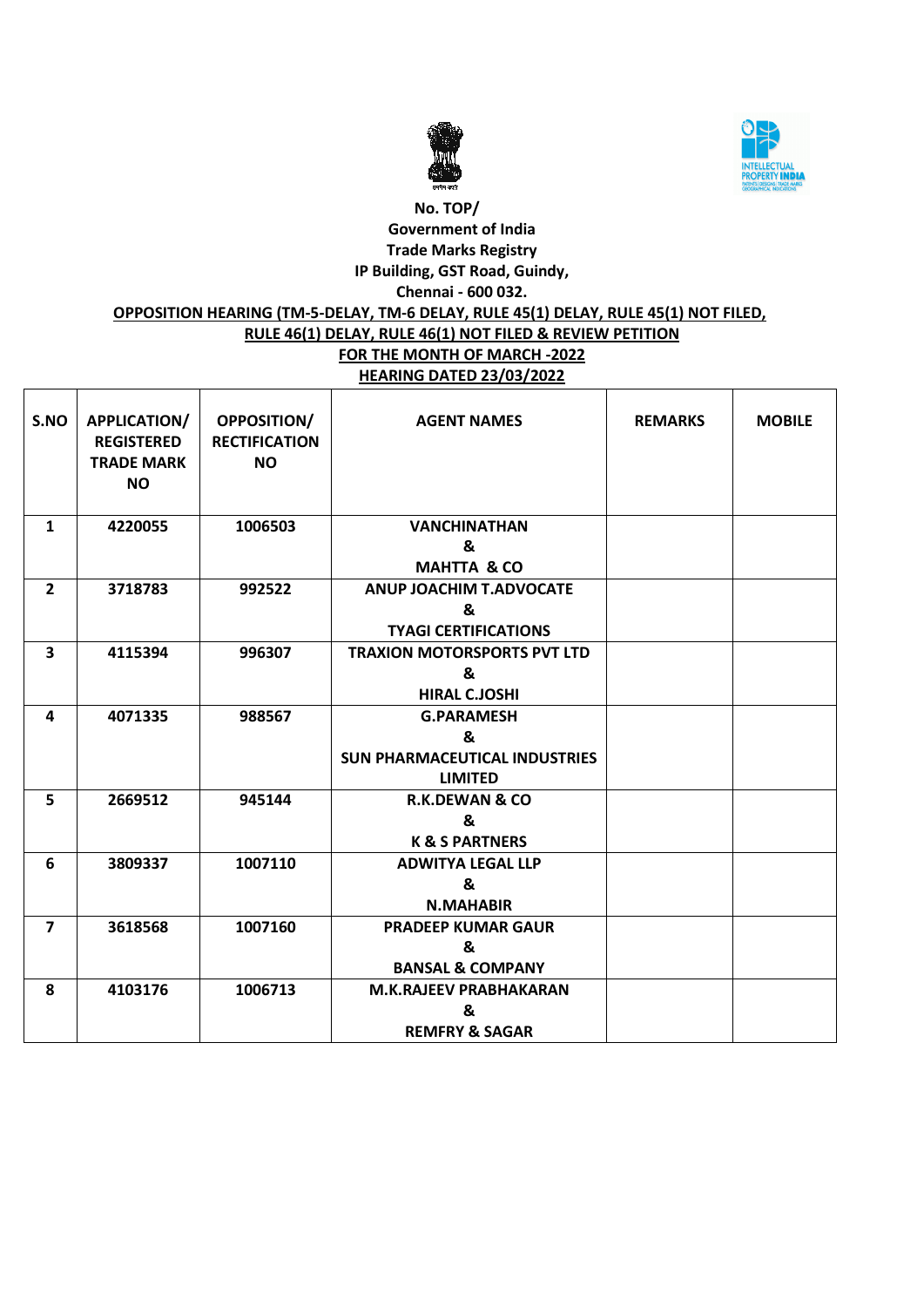| S.NO | <b>APPLICATION/</b><br><b>REGISTERED</b><br><b>TRADE MARK</b><br><b>NO</b> | <b>OPPOSITION</b><br><b>NO</b> | <b>AGENT NAMES</b>                                                  | <b>REMARKS</b> | <b>MOBILE</b> |
|------|----------------------------------------------------------------------------|--------------------------------|---------------------------------------------------------------------|----------------|---------------|
| 9    | 3935426                                                                    | 1005716                        | <b>A.V.NATHAN ASSOCIATES</b><br>&<br><b>K.C.PATEL &amp; CO</b>      |                |               |
| 10   | 3770890                                                                    | 1003934                        | <b>LEGACY PARTNERS</b><br>&<br><b>V.P.BIMALDAS ADVOCATE</b>         |                |               |
| 11   | 3205812                                                                    | 999217                         | P.P.A.SAGEER<br>&<br><b>R.K.DEWAN &amp; CO</b>                      |                |               |
| 12   | 4165927                                                                    | 1006726                        | <b>POOJASHREE</b><br>&<br><b>AMAR SINGH</b><br><b>CHAWALWALA</b>    |                |               |
| 13   | 4140822                                                                    | 1007133                        | <b>UMESH CHANDRA JOSHI</b><br>&<br><b>DEPENNING &amp; DEPENNING</b> |                |               |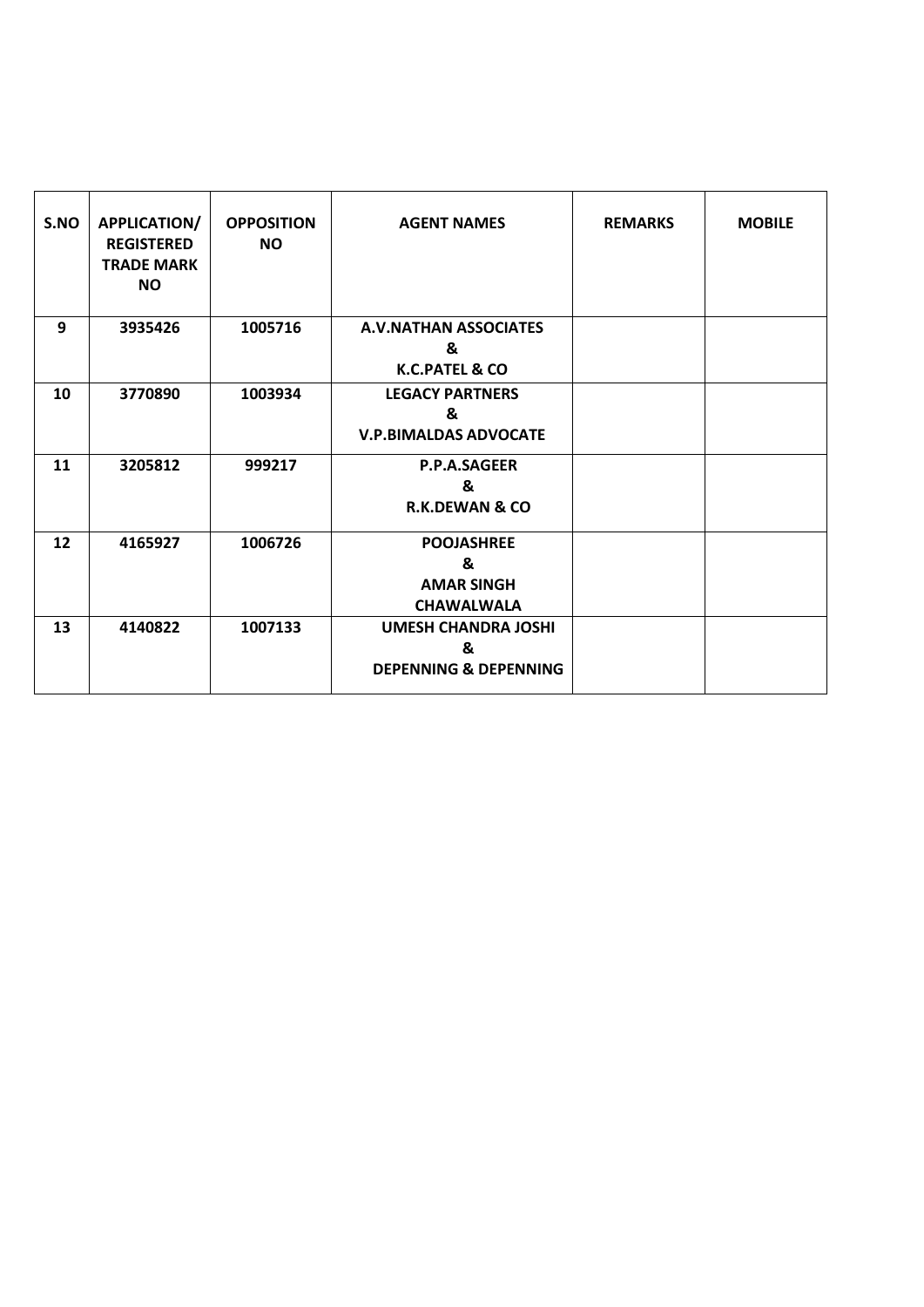



## **OPPOSITION HEARING (TM-5-DELAY, TM-6 DELAY, RULE 45(1) DELAY, RULE 45(1) NOT FILED,**

#### **RULE 46(1) DELAY, RULE 46(1) NOT FILED & REVIEW PETITION FOR THE MONTH OF MARCH -2022**

**HEARING DATED 24/03/2022**

| S.NO                    | APPLICATION/<br><b>REGISTERED</b><br><b>TRADE MARK</b><br><b>NO</b> | <b>OPPOSITION/</b><br><b>RECTIFICATION</b><br><b>NO</b> | <b>AGENT NAMES</b>                                                       | <b>REMARKS</b> | <b>MOBILE</b> |
|-------------------------|---------------------------------------------------------------------|---------------------------------------------------------|--------------------------------------------------------------------------|----------------|---------------|
| $\mathbf{1}$            | 820840                                                              | 263066                                                  | SHILPI JAIN SHARMA.ADVOCATE<br>&<br><b>BAGYA RAGHAVAN</b>                |                |               |
| $\overline{2}$          | 1366217                                                             | 259126                                                  | <b>C.DANIEL &amp; GLADYS</b><br>&<br><b>THAKKAR ASSOCIATE</b>            |                |               |
| $\overline{\mathbf{3}}$ | 2656675                                                             | 983028                                                  | <b>SINDHU LEKSHMI ADVOCATE</b><br>&<br><b>SHIV LAW HOUSE</b>             |                |               |
| 4                       | 2888354                                                             | 999907                                                  | <b>PUTHRAN &amp; ASSOCIATES</b><br>&<br><b>INFINI JURIDIQUE</b>          |                |               |
| 5                       | 3741506                                                             | 1000217                                                 | <b>P.P.A.SAGEER</b><br>&<br><b>R.K.DEWAN &amp; CO</b>                    |                |               |
| 6                       | 3864588                                                             | 1000390                                                 | <b>C.PRAKASH</b><br>&<br><b>MAHTTA &amp; CO</b>                          |                |               |
| $\overline{7}$          | 4080534                                                             | 1000655                                                 | <b>LE INTELLIGENSIA</b><br>&<br><b>SHIBU SYED MUHAMMED</b>               |                |               |
| 8                       | 4094690                                                             | 999424                                                  | <b>PUTHRAN &amp; ASSOCIATES</b><br>&<br><b>DEPENNING &amp; DEPENNING</b> |                |               |
| 9                       | 4094692                                                             | 999425                                                  | <b>PUTHRAN &amp; ASSOCIATES</b><br>&<br><b>DEPENNING &amp; DEPENNING</b> |                |               |
| 10                      | 4094693                                                             | 999422                                                  | <b>PUTHRAN &amp; ASSOCIATES</b><br>&<br><b>DEPENNING &amp; DEPENNING</b> |                |               |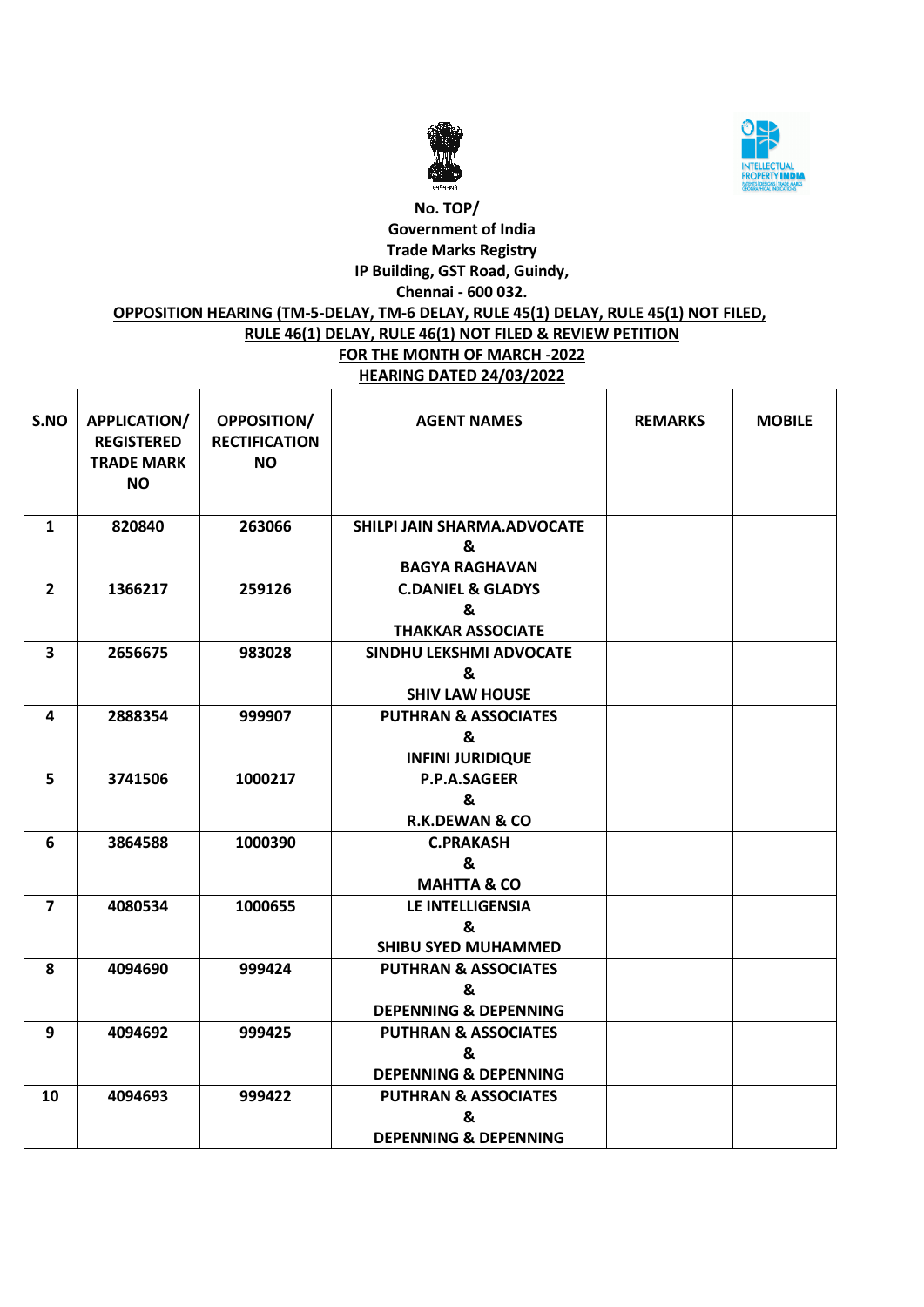| S.NO | <b>APPLICATION/</b><br><b>REGISTERED</b><br><b>TRADE MARK</b><br><b>NO</b> | <b>OPPOSITION/</b><br><b>RECTIFICATION</b><br><b>NO</b> | <b>AGENT NAMES</b>                                                       | <b>REMARKS</b> | <b>MOBILE</b> |
|------|----------------------------------------------------------------------------|---------------------------------------------------------|--------------------------------------------------------------------------|----------------|---------------|
| 11   | 4094696                                                                    | 999442                                                  | <b>PUTHRAN &amp; ASSOCIATES</b><br>&<br><b>DEPENNING &amp; DEPENNING</b> |                |               |
| 12   | 4094697                                                                    | 999738                                                  | <b>PUTHRAN &amp; ASSOCIATES</b><br>&<br><b>DEPENNING &amp; DEPENNING</b> |                |               |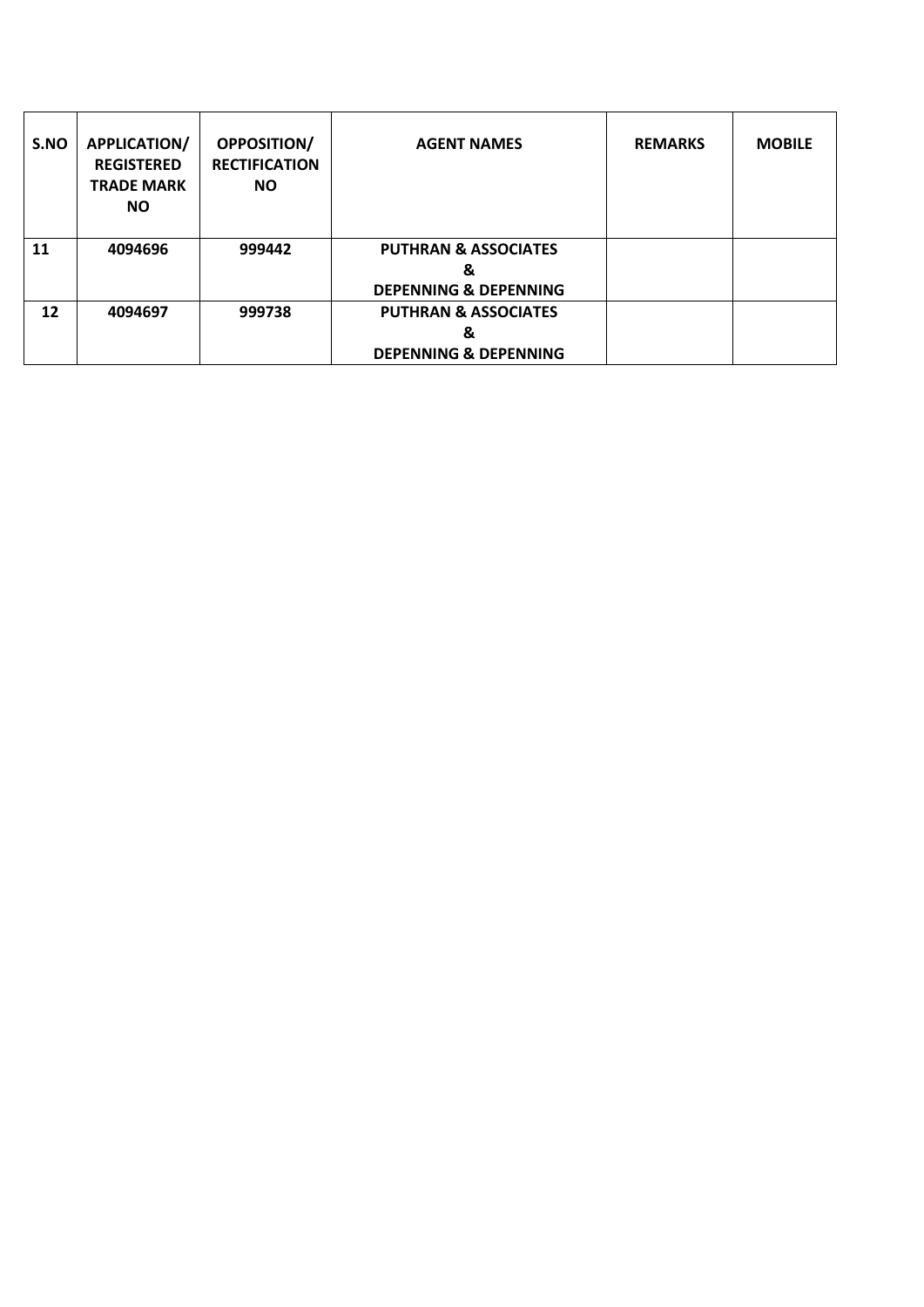



## **OPPOSITION HEARING (TM-5-DELAY, TM-6 DELAY, RULE 45(1) DELAY, RULE 45(1) NOT FILED,**

# **RULE 46(1) DELAY, RULE 46(1) NOT FILED & REVIEW PETITION**

**FOR THE MONTH OF MARCH -2022 HEARING DATED 28/03/2022**

| S.NO         | <b>APPLICATION/</b><br><b>REGISTERED</b><br><b>TRADE MARK</b><br><b>NO</b> | <b>OPPOSITION/</b><br><b>RECTIFICATION</b><br><b>NO</b> | <b>AGENT NAMES</b>                        | <b>REMARKS</b> | <b>MOBILE</b> |
|--------------|----------------------------------------------------------------------------|---------------------------------------------------------|-------------------------------------------|----------------|---------------|
| $\mathbf{1}$ | 4068586                                                                    | 987315                                                  | <b>LAWYERS ARCADE</b>                     |                |               |
|              |                                                                            |                                                         | &                                         |                |               |
|              |                                                                            |                                                         | <b>MAA SHARDA ASSOCIATES</b>              |                |               |
| $\mathbf{2}$ | 4068586                                                                    | 991371                                                  | <b>LAWYERS ARCADE</b>                     |                |               |
|              |                                                                            |                                                         | &                                         |                |               |
|              |                                                                            |                                                         | <b>LALJI ADVOCATE</b>                     |                |               |
| 3            | 3544151                                                                    | 987546                                                  | <b>CHENTHOORI PUGAZENDHI</b>              |                |               |
|              |                                                                            |                                                         | &                                         |                |               |
|              |                                                                            |                                                         | <b>BALAJI IP PRACTICE</b>                 |                |               |
| 4            | 3946770                                                                    | 985795                                                  | <b>L.R.SWAMI CO</b>                       |                |               |
|              |                                                                            |                                                         | &                                         |                |               |
|              |                                                                            |                                                         | <b>V.K.SINHA</b>                          |                |               |
| 5            | 4037631                                                                    | 985885                                                  | <b>KARTHIKEYAN, N</b>                     |                |               |
|              |                                                                            |                                                         | &                                         |                |               |
|              |                                                                            |                                                         | <b>JEHANGIR GULABBHAI &amp; BILIMORIA</b> |                |               |
|              |                                                                            |                                                         | <b>&amp; DARUWALLA</b>                    |                |               |
| 6            | 4104682                                                                    | 998443                                                  | <b>LAW SOLUTIONS</b>                      |                |               |
|              |                                                                            |                                                         | &                                         |                |               |
|              |                                                                            |                                                         | <b>NANAVATI &amp; NANAVATI</b>            |                |               |
|              |                                                                            |                                                         | <b>ADVOCATES</b>                          |                |               |
| 7            | 4101777                                                                    | 995559                                                  | <b>VANCHINATHAN</b>                       |                |               |
|              |                                                                            |                                                         | &                                         |                |               |
|              |                                                                            |                                                         | <b>MAKHIJA &amp; ASSOCIATES</b>           |                |               |
| 8            | 4033914                                                                    | 989601                                                  | <b>ASHOK KUMAR J.DAGA, ADVOCATE</b>       |                |               |
|              |                                                                            |                                                         | &                                         |                |               |
|              |                                                                            |                                                         | <b>C.VENKATASUBARAMANIAM</b>              |                |               |
| 9            | 4026207                                                                    | 986427                                                  | <b>VANCHINATHAN</b>                       |                |               |
|              |                                                                            |                                                         | &                                         |                |               |
|              |                                                                            |                                                         | <b>MANGLA &amp; ASSOCIATES</b>            |                |               |
| 10           | 3334741                                                                    | 987736                                                  | <b>MADHUSUDAN PUTTA</b>                   |                |               |
|              |                                                                            |                                                         | &                                         |                |               |
|              |                                                                            |                                                         | <b>TAJ TRADE MARK</b>                     |                |               |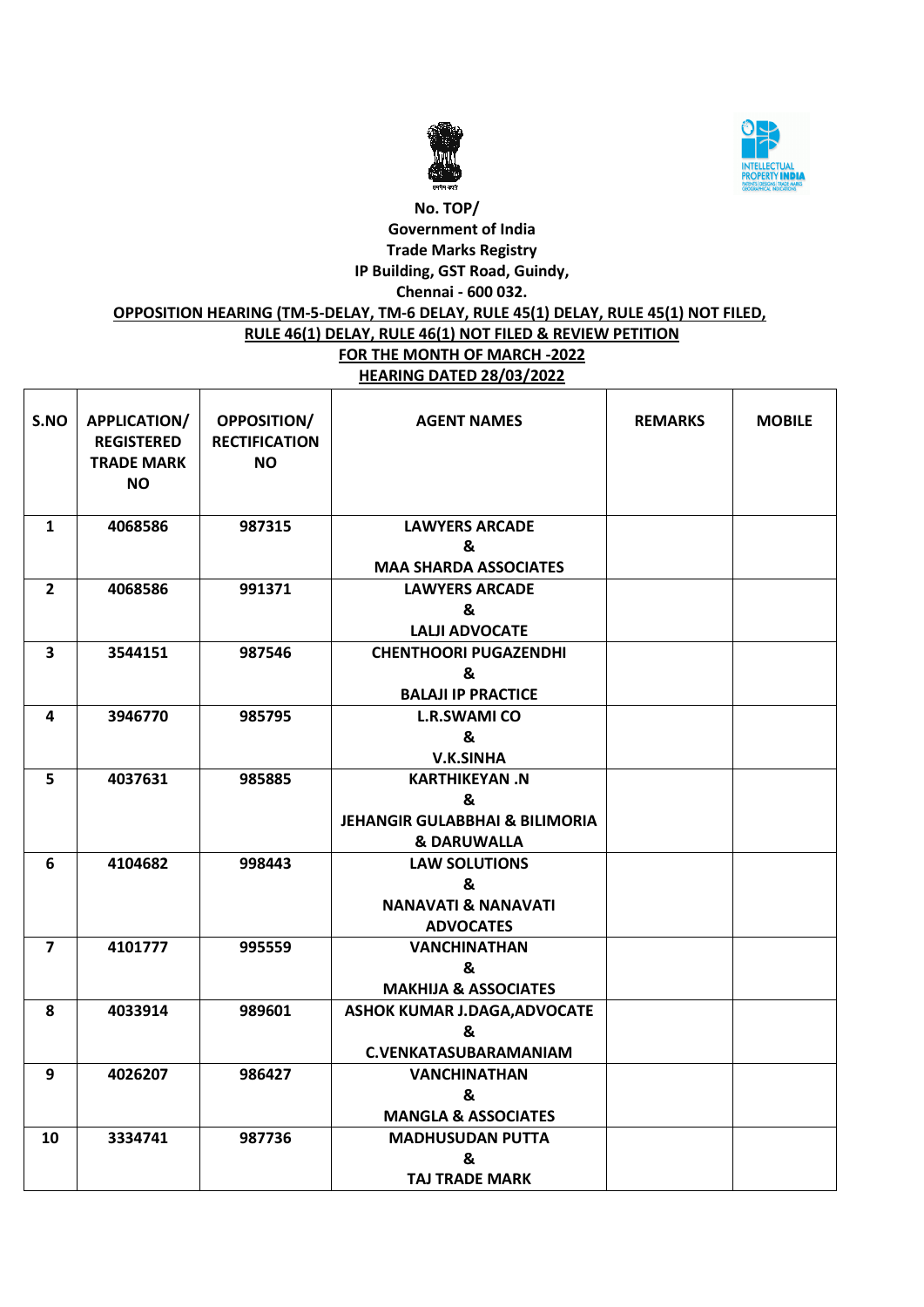| S.NO | <b>APPLICATION/</b><br><b>REGISTERED</b><br><b>TRADE MARK</b><br><b>NO</b> | <b>OPPOSITION/</b><br><b>RECTIFICATION</b><br><b>NO</b> | <b>AGENT NAMES</b>                | <b>REMARKS</b> | <b>MOBILE</b> |
|------|----------------------------------------------------------------------------|---------------------------------------------------------|-----------------------------------|----------------|---------------|
| 11   | 3419734                                                                    | 987790                                                  | <b>R.V.R.ASSOCIATES</b>           |                |               |
|      |                                                                            |                                                         | &                                 |                |               |
|      |                                                                            |                                                         | <b>PARKER &amp; PARKER CO.LLP</b> |                |               |
| 12   | 3439862                                                                    | 987586                                                  | <b>APR ASSOCIATES</b>             |                |               |
|      |                                                                            |                                                         | &                                 |                |               |
|      |                                                                            |                                                         | <b>DABUR INDIA LIMITED</b>        |                |               |
| 13   | 4090976                                                                    | 995253                                                  | SAI RANJANA DONGARKAR &           |                |               |
|      |                                                                            |                                                         | <b>M.JAYA PRASAD</b>              |                |               |
|      |                                                                            |                                                         | &                                 |                |               |
|      |                                                                            |                                                         | <b>MAHTTA &amp; CO</b>            |                |               |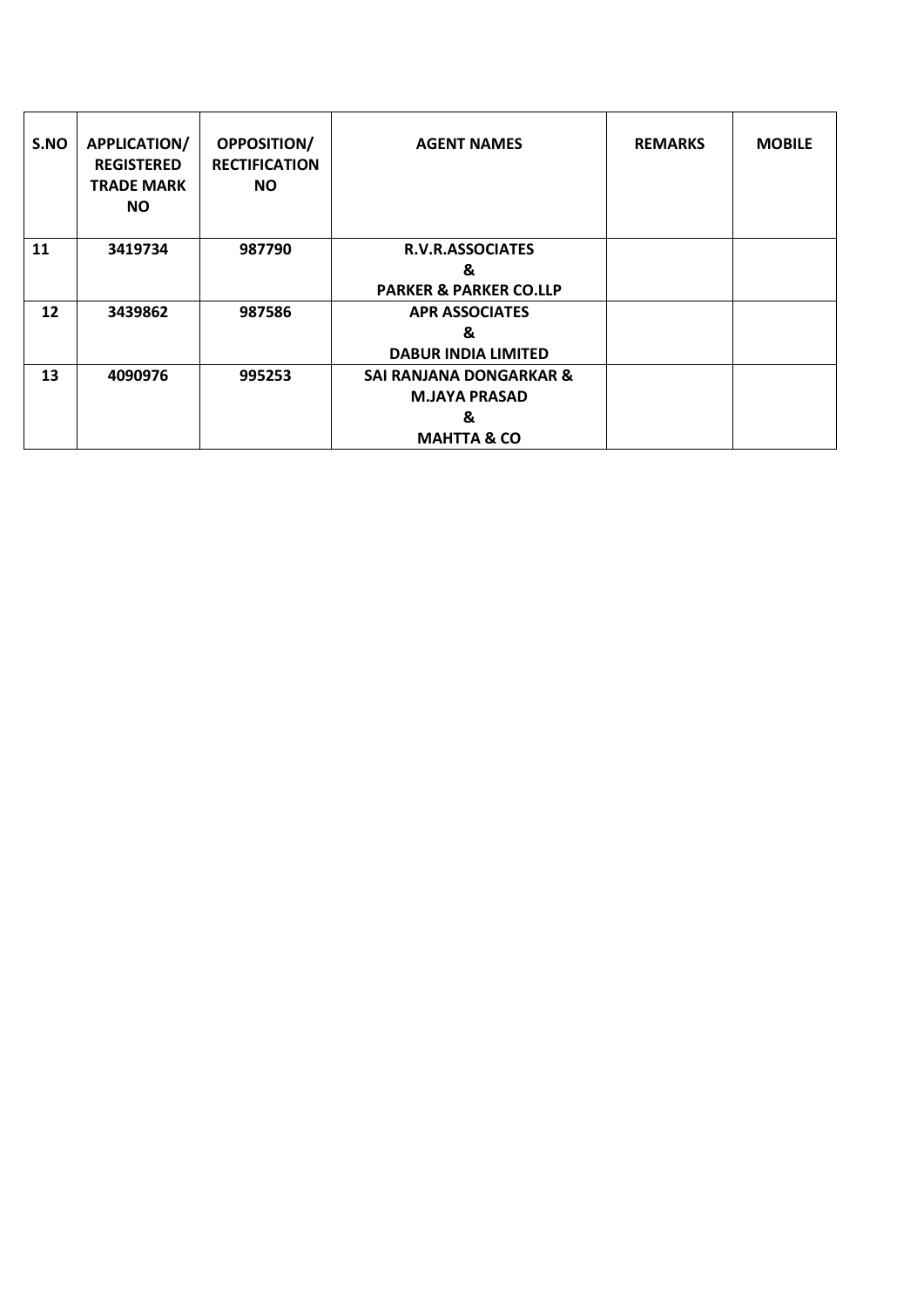



### **No. TOP/ Government of India Trade Marks Registry IP Building, GST Road, Guindy, Chennai - 600 032. MAIN HEARING FOR THE MONTH OF March -2022 HEARING DATED 29/03/2022**

| S.NO | APPLICATION/<br><b>REGISTERED</b><br><b>TRADE MARK</b><br><b>NO</b> | <b>OPPOSITION/</b><br><b>RECTIFICATION</b><br><b>NO</b> | <b>AGENT NAMES</b>                                                  | <b>REMARKS</b> | <b>MOBILE</b> |
|------|---------------------------------------------------------------------|---------------------------------------------------------|---------------------------------------------------------------------|----------------|---------------|
|      | 860538                                                              | 730763                                                  | <b>S.S.DATTA &amp; ASSOCIATES</b><br>&<br><b>R.K.DEWAN &amp; CO</b> |                |               |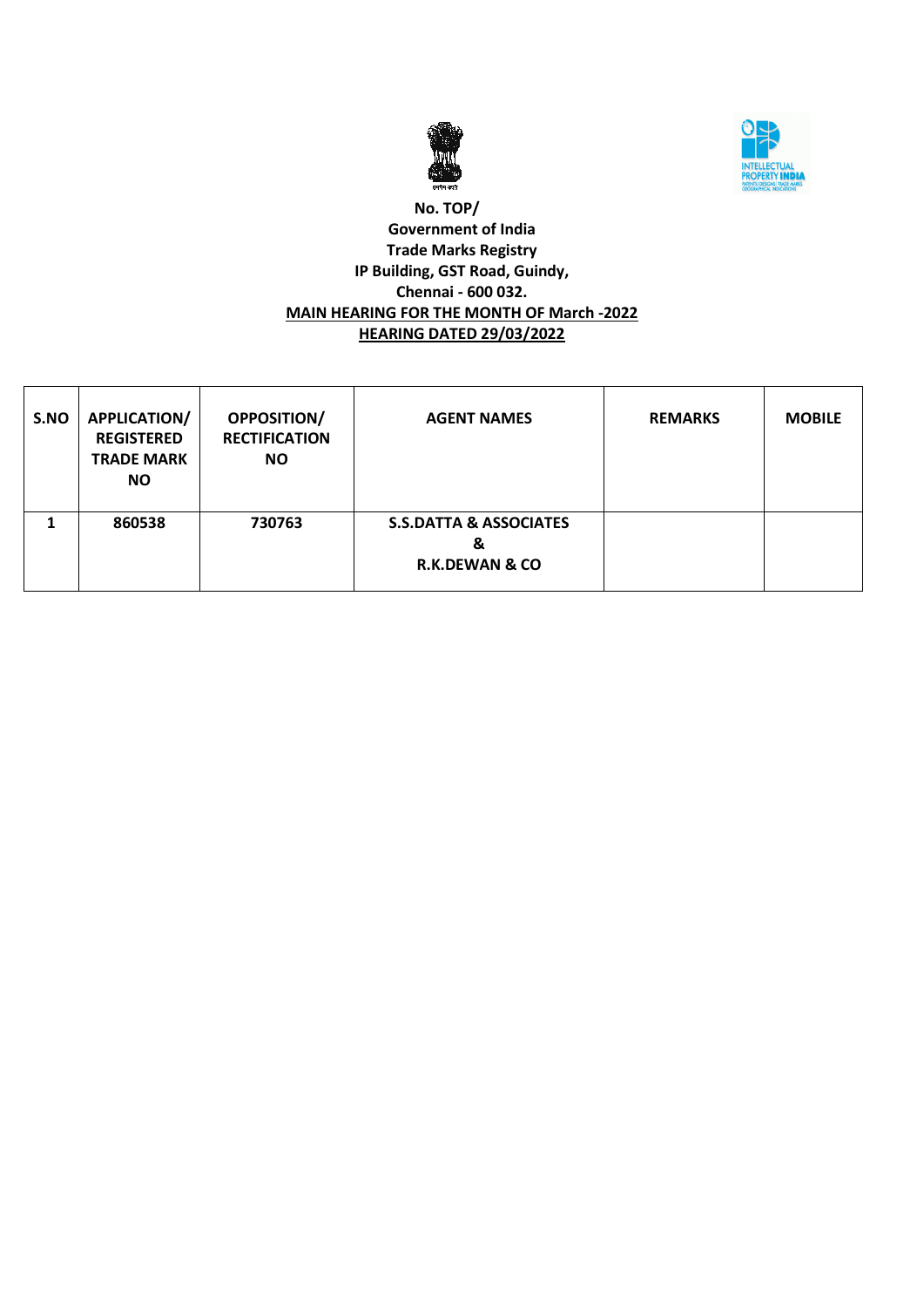



## **OPPOSITION HEARING (TM-5-DELAY, TM-6 DELAY, RULE 45(1) DELAY, RULE 45(1) NOT FILED,**

#### **RULE 46(1) DELAY, RULE 46(1) NOT FILED & REVIEW PETITION FOR THE MONTH OF MARCH -2022**

**HEARING DATED 29/03/2022**

| S.NO                    | APPLICATION/<br><b>REGISTERED</b><br><b>TRADE MARK</b><br><b>NO</b> | <b>OPPOSITION/</b><br><b>RECTIFICATION</b><br><b>NO</b> | <b>AGENT NAMES</b>                                                           | <b>REMARKS</b> | <b>MOBILE</b> |
|-------------------------|---------------------------------------------------------------------|---------------------------------------------------------|------------------------------------------------------------------------------|----------------|---------------|
| $\mathbf{1}$            | 2833980                                                             | 986099                                                  | LAKSHMIKUMARAN & SRIDHARAN<br>&<br><b>H K ACHARYA AND COMPANY</b>            |                |               |
| $\overline{2}$          | 2833980                                                             | 986100                                                  | <b>LAKSHMIKUMARAN &amp; SRIDHARAN</b><br>&<br><b>H K ACHARYA AND COMPANY</b> |                |               |
| $\overline{\mathbf{3}}$ | 3618919                                                             | 936506                                                  | RAJASEKHAR GOPALAJOSYULA<br>&<br><b>DEPENNING &amp; DEPENNING</b>            |                |               |
| 4                       | 2833981                                                             | 986097                                                  | <b>LAKSHMIKUMARAN &amp; SRIDHARAN</b><br>&<br><b>H K ACHARYA AND COMPANY</b> |                |               |
| 5                       | 2833981                                                             | 986098                                                  | <b>LAKSHMIKUMARAN &amp; SRIDHARAN</b><br>&<br><b>H K ACHARYA AND COMPANY</b> |                |               |
| 6                       | 3618915                                                             | 936505                                                  | RAJASEKHAR GOPALAJOSYULA<br>ጼ<br><b>DEPENNING &amp; DEPENNING</b>            |                |               |
| $\overline{7}$          | 4015344                                                             | 979840                                                  | <b>NISHA P ADVOCATE</b><br>&<br><b>S.SINGH &amp; ASSOCIATES</b>              |                |               |
| 8                       | 3625292                                                             | 919948                                                  | <b>A.V.NATHAN ASSOCIATES</b><br>&<br>A K ASSOCIATES                          |                |               |
| 9                       | 3625292                                                             | 919694                                                  | <b>A.V.NATHAN ASSOCIATES</b><br>&<br><b>REMFRY &amp; SAGAR</b>               |                |               |
|                         |                                                                     |                                                         |                                                                              |                |               |